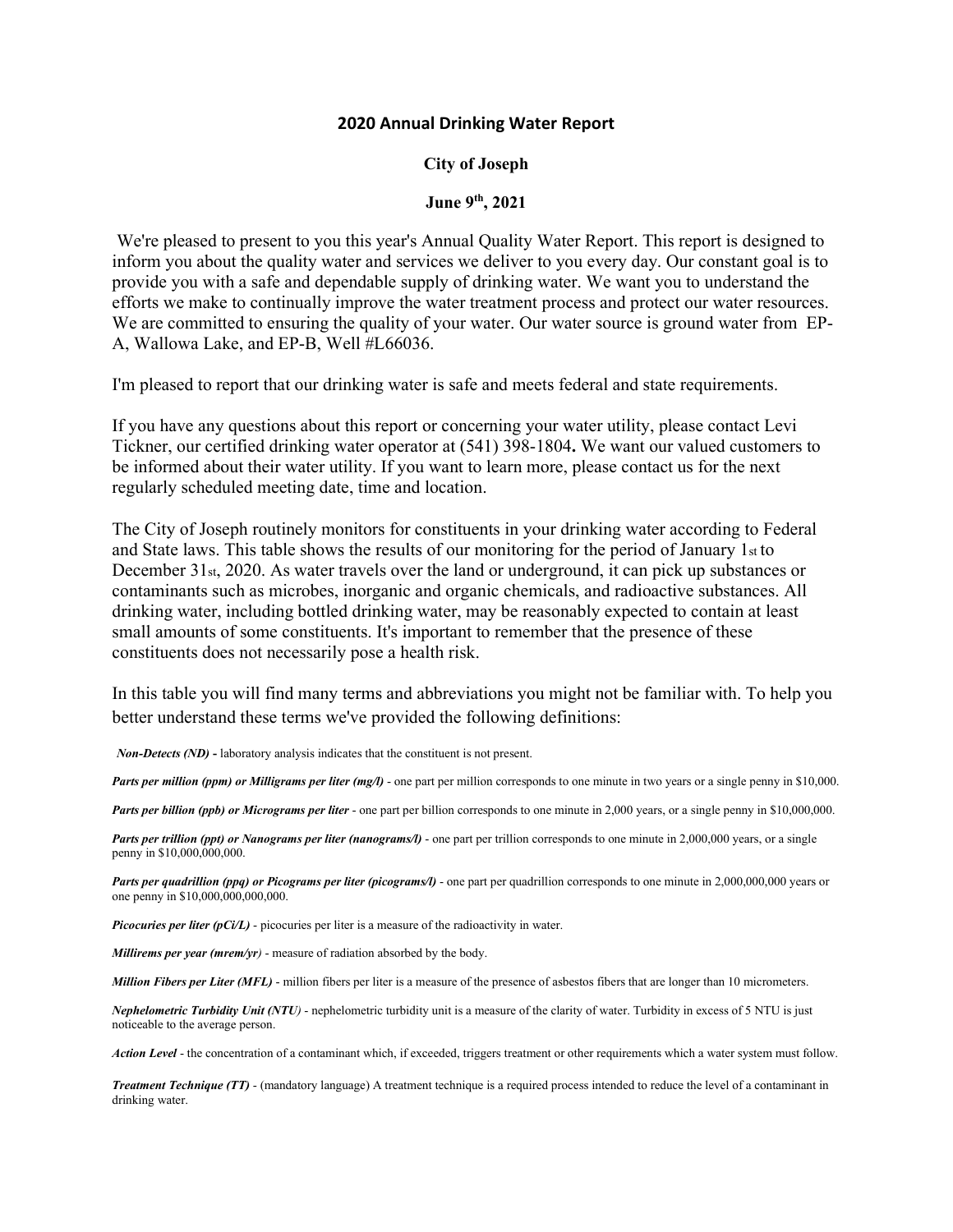*Maximum Contaminant Level (MCL)* - (mandatory language) The "Maximum Allowed" (MCL) is the highest level of a contaminant that is allowed in drinking water. MCLs are set as close to the MCLGs as feasible using the best available treatment technology.

*Maximum Contaminant Level Goal (MCLG)* - (mandatory language) The "Goal"(MCLG) is the level of a contaminant in drinking water below which there is no known or expected risk to health. MCLGs allow for a margin of safety.

*Maximum Residual Disinfectant Level (MRDL)* – (mandatory language) The highest level of a disinfectant allowed in drinking water. There is convincing evidence that addition of a disinfectant is necessary for control of microbial contaminants.

*Maximum Residual Disinfectant Level Goal (MRDLG)* – (mandatory language) The level of a drinking water disinfectant below which there is no known or expected risk to health. MRDLGs do not reflect the benefits of the use of disinfectants to control microbial contaminants.

|                                      |                    |                   |                     | <b>TEST RESULTS</b> |                                                                                                                                               |                                                                                                                                   |
|--------------------------------------|--------------------|-------------------|---------------------|---------------------|-----------------------------------------------------------------------------------------------------------------------------------------------|-----------------------------------------------------------------------------------------------------------------------------------|
| Contaminant                          | Violation<br>Y/N   | Level<br>Detected | Unit<br>Measurement | <b>MCLG</b>         | <b>MCL</b>                                                                                                                                    | Likely Source of Contamination                                                                                                    |
| <b>Microbiological Contaminants</b>  |                    |                   |                     |                     |                                                                                                                                               |                                                                                                                                   |
| 1. Total Coliform<br>Bacteria        | N                  | Absent            | Present/<br>Absent  | $\theta$            | presence of<br>coliform<br>bacteria in 5%<br>of monthly<br>samples                                                                            | Naturally present in the environment                                                                                              |
| 2. Fecal coliform<br>and E.coli      | N                  | Absent            | Present/<br>Absent  | $\theta$            | a routine<br>sample and<br>repeat sample<br>are total<br>coliform<br>positive, and<br>one is also<br>fecal coliform<br>or E. coli<br>positive | Human and animal fecal waste                                                                                                      |
| 3. Turbidity                         | N                  |                   |                     | n/a                 | <b>TT</b>                                                                                                                                     | Soil runoff                                                                                                                       |
| <b>Radioactive Contaminants EP-A</b> |                    |                   |                     |                     |                                                                                                                                               |                                                                                                                                   |
| 4. Beta/photon<br>emitters           | N                  |                   | mrem/yr             | $\theta$            | $\overline{4}$                                                                                                                                | Decay of natural and man-made<br>deposits                                                                                         |
| 5. Alpha emitters                    | $\overline{\rm N}$ | $EP-A=ND$         | pCi/1               | $\boldsymbol{0}$    | 15                                                                                                                                            | Erosion of natural deposits                                                                                                       |
| 6. Combined<br>radium                | N                  |                   | pCi/1               | $\theta$            | $\overline{\phantom{0}}$                                                                                                                      | Erosion of natural deposits                                                                                                       |
| 7. Uranium1                          | N                  | EP-A=ND           | $\mu$ g/L           | 01                  | 301                                                                                                                                           | Erosion of natural deposits                                                                                                       |
| <b>Inorganic Contaminants</b>        |                    |                   |                     |                     |                                                                                                                                               |                                                                                                                                   |
| 8. Antimony                          | N                  |                   | ppb                 | 6                   | 6                                                                                                                                             | Discharge from petroleum<br>refineries; fire retardants; ceramics;<br>electronics; solder                                         |
| 9. Arsenic                           | N                  |                   | ppm                 | n/a                 | .01                                                                                                                                           | Erosion of natural deposits; runoff<br>from orchards; runoff from glass<br>and electronics production wastes                      |
| 10. Asbestos                         | N                  |                   | <b>MFL</b>          | $\tau$              | $\overline{7}$                                                                                                                                | Decay of asbestos cement water<br>mains; erosion of natural deposits                                                              |
| 11. Barium                           | N                  |                   | ppm                 | $\overline{2}$      | $\overline{c}$                                                                                                                                | Discharge of drilling wastes;<br>discharge from metal refineries;<br>erosion of natural deposits                                  |
| 12. Beryllium                        | N                  |                   | ppb                 | $\overline{4}$      | $\overline{4}$                                                                                                                                | Discharge from metal refineries and<br>coal-burning factories; discharge<br>from electrical, aerospace, and<br>defense industries |
| 13. Cadmium                          | N                  |                   | ppb                 | 5                   | 5                                                                                                                                             | Corrosion of galvanized pipes;<br>erosion of natural deposits;<br>discharge from metal refineries;                                |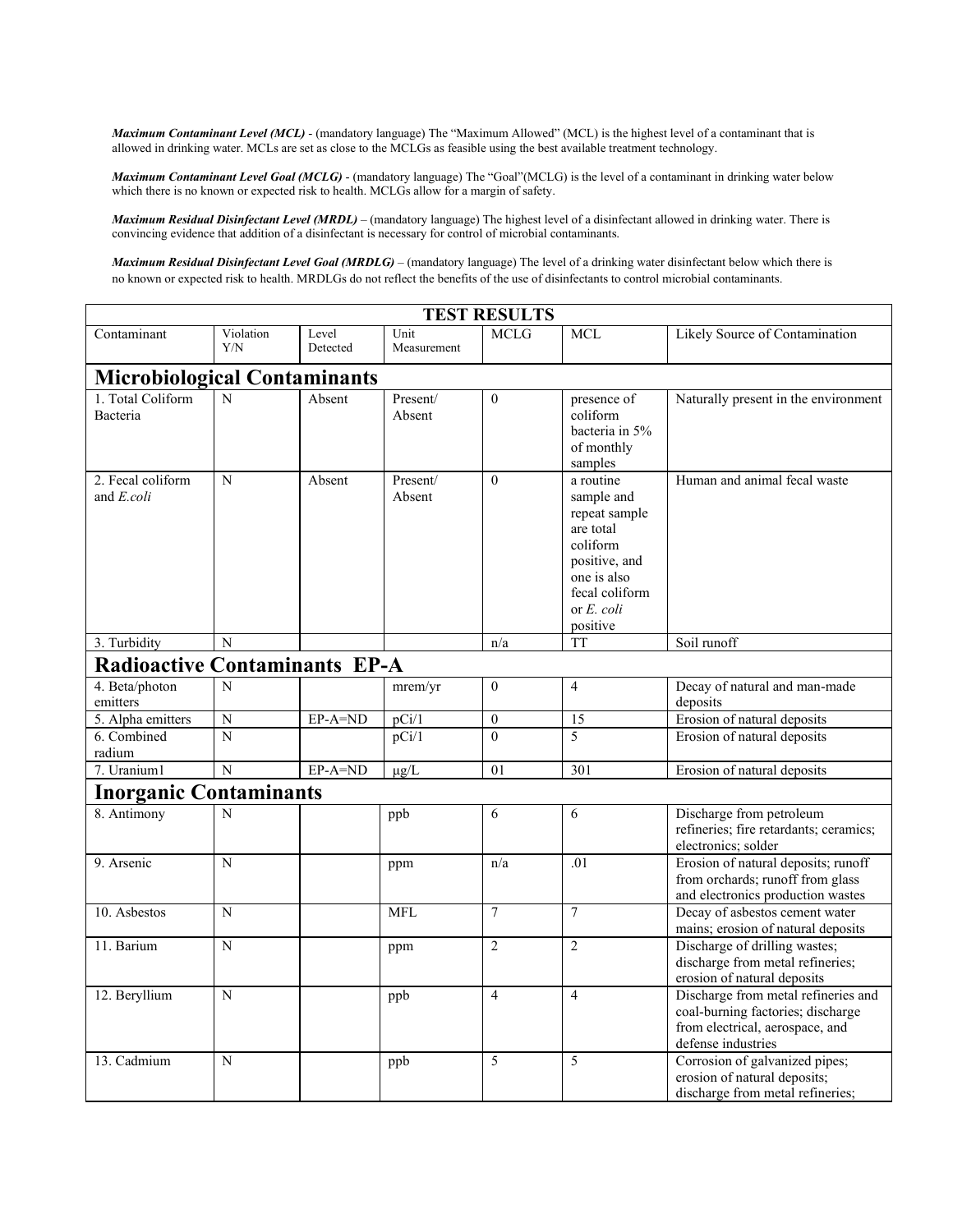|                          |                       |           |             |                  |                         | runoff from waste batteries and                                                     |
|--------------------------|-----------------------|-----------|-------------|------------------|-------------------------|-------------------------------------------------------------------------------------|
|                          |                       |           |             |                  |                         | paints                                                                              |
| 14. Chromium             | N                     |           | ppb         | 100              | 100                     | Discharge from steel and pulp mills;<br>erosion of natural deposits                 |
| 15. Copper               | N                     |           | ppm         | 1.3              | $AL=1.3$                | Corrosion of household plumbing                                                     |
|                          |                       |           |             |                  |                         | systems; erosion of natural deposits;                                               |
|                          |                       |           |             |                  |                         | leaching from wood preservatives                                                    |
| 16. Cyanide              | N                     |           | ppb         | 200              | 200                     | Discharge from steel/metal                                                          |
|                          |                       |           |             |                  |                         | factories; discharge from plastic and                                               |
|                          |                       |           |             |                  |                         | fertilizer factories                                                                |
| 17. Fluoride             | N                     |           | ppm         | 4                | $\overline{4}$          | Erosion of natural deposits; water                                                  |
|                          |                       |           |             |                  |                         | additive which promotes strong                                                      |
|                          |                       |           |             |                  |                         | teeth; discharge from fertilizer and                                                |
|                          |                       |           |             |                  |                         | aluminum factories                                                                  |
| 18. Lead                 | N                     |           |             | $\mathbf{0}$     | $AL=15$                 |                                                                                     |
|                          |                       |           | ppb         |                  |                         | Corrosion of household plumbing                                                     |
|                          |                       |           |             |                  |                         | systems, erosion of natural deposits                                                |
| 19. Mercury              | $\mathbf N$           |           | ppb         | $\overline{2}$   | $\overline{2}$          | Erosion of natural deposits;                                                        |
| (inorganic)              |                       |           |             |                  |                         | discharge from refineries and                                                       |
|                          |                       |           |             |                  |                         | factories; runoff from landfills;                                                   |
|                          |                       |           |             |                  |                         | runoff from cropland                                                                |
| 20. Nitrate (as          | N                     | EP-A=ND   | ppm         | 10               | 10                      | Runoff from fertilizer use; leaching                                                |
| Nitrogen)                |                       | $EP-B=ND$ |             |                  |                         | from septic tanks, sewage; erosion                                                  |
|                          |                       |           |             |                  |                         | of natural deposits                                                                 |
| 21. Nitrite (as          | N                     |           | ppm         | $\mathbf{1}$     | $\mathbf{1}$            | Runoff from fertilizer use; leaching                                                |
| Nitrogen)                |                       |           |             |                  |                         | from septic tanks, sewage; erosion                                                  |
|                          |                       |           |             |                  |                         | of natural deposits                                                                 |
| 22. Selenium             | N                     |           | ppb         | 50               | 50                      | Discharge from petroleum and metal                                                  |
|                          |                       |           |             |                  |                         | refineries; erosion of natural                                                      |
|                          |                       |           |             |                  |                         | deposits; discharge from mines                                                      |
| 23. Thallium             | N                     |           | ppb         | 0.5              | $\mathfrak{2}$          | Leaching from ore-processing sites;                                                 |
|                          |                       |           |             |                  |                         | discharge from electronics, glass,                                                  |
|                          |                       |           |             |                  |                         | and drug factories                                                                  |
|                          |                       |           |             |                  |                         | Synthetic Organic Contaminants including Pesticides and Herbicides (EP-A, and EP-B) |
|                          |                       |           |             |                  |                         |                                                                                     |
| 24.2,4-D                 | N                     | <b>ND</b> | ppb         | 70               | 70                      | Runoff from herbicide used on row                                                   |
|                          |                       |           |             |                  |                         | crops                                                                               |
| 25.2,4,5-TP              | N                     | ND        | ppb         | 50               | 50                      | Residue of banned herbicide                                                         |
| (Silvex)                 |                       |           |             |                  |                         |                                                                                     |
| 26. Acrylamide           | N                     | ND        |             | $\boldsymbol{0}$ | <b>TT</b>               | Added to water during                                                               |
|                          |                       |           |             |                  |                         | sewage/wastewater treatment                                                         |
| 27. Alachlor             | N                     | <b>ND</b> | ppb         | $\boldsymbol{0}$ | $\overline{c}$          | Runoff from herbicide used on row                                                   |
|                          |                       |           |             |                  |                         | crops                                                                               |
| 28. Atrazine             | $\overline{\text{N}}$ | $\rm ND$  | ppb         | $\overline{3}$   | $\overline{\mathbf{3}}$ | Runoff from herbicide used on row                                                   |
|                          |                       |           |             |                  |                         | crops                                                                               |
| $29.$ Benzo $(a)$ pyrene | N                     | ND        | nanograms/l | $\overline{0}$   | 200                     | Leaching from linings of water                                                      |
| (PAH)                    |                       |           |             |                  |                         | storage tanks and distribution lines                                                |
| 30. Carbofuran           | ${\bf N}$             | ND        | ppb         | 40               | 40                      | Leaching of soil fumigant used on                                                   |
|                          |                       |           |             |                  |                         | rice and alfalfa                                                                    |
| 31. Chlordane            | N                     | ND        | ppb         | $\mathbf{0}$     | $\overline{2}$          | Residue of banned termiticide                                                       |
| 32. Dalapon              | N                     | ND        | ppb         | 200              | 200                     | Runoff from herbicide used on                                                       |
|                          |                       |           |             |                  |                         | rights of way                                                                       |
| 33. Di(2-                | ${\bf N}$             | ND        | ppb         | 400              | 400                     | Discharge from chemical factories                                                   |
| ethylhexyl) adipate      |                       |           |             |                  |                         |                                                                                     |
| 34. Di(2-                | $\mathbf N$           | ND        |             | $\boldsymbol{0}$ | 6                       | Discharge from rubber and chemical                                                  |
|                          |                       |           | ppb         |                  |                         |                                                                                     |
| ethylhexyl)              |                       |           |             |                  |                         | factories                                                                           |
| phthalate                |                       |           |             |                  |                         |                                                                                     |
|                          |                       |           |             |                  |                         |                                                                                     |
| 35.                      | ${\bf N}$             | ND        | nanograms/1 | $\boldsymbol{0}$ | 200                     | Runoff/leaching from soil fumigant                                                  |
| Dibromochloroprop        |                       |           |             |                  |                         | used on soybeans, cotton,                                                           |
| ane                      |                       |           |             |                  |                         | pineapples, and orchards                                                            |
| 36. Dinoseb              | $\mathbf N$           | $\rm ND$  | ppb         | $\tau$           | 7                       | Runoff from herbicide used on<br>soybeans and vegetables                            |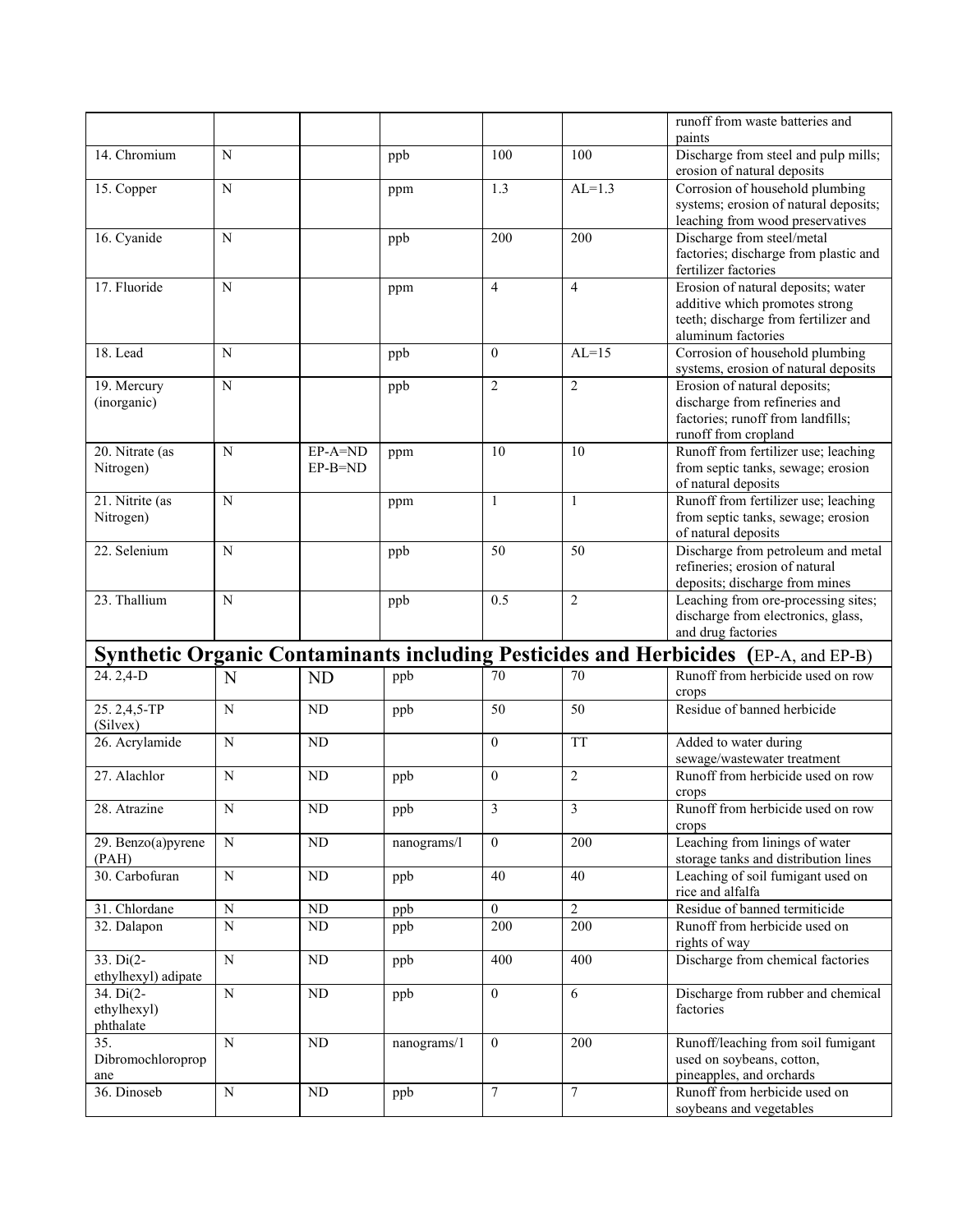| 37. Diquat                           | N              | ND        | ppb         | 20                      | 20                       | Runoff from herbicide use            |
|--------------------------------------|----------------|-----------|-------------|-------------------------|--------------------------|--------------------------------------|
| 38. Dioxin                           | N              | <b>ND</b> | picograms/l | $\mathbf{0}$            | 30                       | Emissions from waste incineration    |
| $[2,3,7,8-TCDD]$                     |                |           |             |                         |                          | and other combustion; discharge      |
|                                      |                |           |             |                         |                          | from chemical factories              |
| 39. Endothall                        | N              | ND        | ppb         | 100                     | 100                      | Runoff from herbicide use            |
| 40. Endrin                           | $\overline{N}$ | ND        | ppb         | $\overline{c}$          | $\overline{2}$           | Residue of banned insecticide        |
| 41. Epichlorohydrin                  | $\mathbf N$    | ND        |             | $\mathbf{0}$            | <b>TT</b>                | Discharge from industrial chemical   |
|                                      |                |           |             |                         |                          | factories; an impurity of some water |
|                                      |                |           |             |                         |                          | treatment chemicals                  |
| 42. Ethylene                         | N              | <b>ND</b> | nanograms/1 | $\mathbf{0}$            | 50                       | Discharge from petroleum refineries  |
| dibromide                            |                |           |             |                         |                          |                                      |
| 43. Glyphosate                       | N              | $\rm ND$  | ppb         | 700                     | 700                      | Runoff from herbicide use            |
| 44. Heptachlor                       | $\overline{N}$ | ND        | nanograms/1 | $\boldsymbol{0}$        | 400                      | Residue of banned termiticide        |
| 45. Heptachlor                       | $\mathbf N$    | <b>ND</b> | nanograms/1 | $\mathbf{0}$            | 200                      | Breakdown of heptachlor              |
| epoxide                              |                |           |             |                         |                          |                                      |
| 46.                                  | $\overline{N}$ | ND        | ppb         | $\mathbf{0}$            | $\mathbf{1}$             | Discharge from metal refineries and  |
| Hexachlorobenzene                    |                |           |             |                         |                          | agricultural chemical factories      |
| $\overline{47}$ .                    | N              | <b>ND</b> | ppb         | 50                      | 50                       | Discharge from chemical factories    |
| Hexachlorocyclo-<br>pentadiene       |                |           |             |                         |                          |                                      |
| 48. Lindane                          | $\mathbf N$    | <b>ND</b> |             | 200                     | 200                      | Runoff/leaching from insecticide     |
|                                      |                |           | nanograms/l |                         |                          | used on cattle, lumber, gardens      |
|                                      | N              | <b>ND</b> |             | 40                      | 40                       | Runoff/leaching from insecticide     |
| 49. Methoxychlor                     |                |           | ppb         |                         |                          | used on fruits, vegetables, alfalfa, |
|                                      |                |           |             |                         |                          | livestock                            |
| 50. Oxamyl                           | N              | ND        | ppb         | 200                     | 200                      | Runoff/leaching from insecticide     |
| [Vydate]                             |                |           |             |                         |                          | used on apples, potatoes and         |
|                                      |                |           |             |                         |                          | tomatoes                             |
| 51. PCBs                             | $\mathbf N$    | ND        | nanograms/1 | $\mathbf{0}$            | 500                      | Runoff from landfills; discharge of  |
| [Polychlorinated                     |                |           |             |                         |                          | waste chemicals                      |
| biphenyls]                           |                |           |             |                         |                          |                                      |
| 52.                                  | $\mathbf N$    | <b>ND</b> | ppb         | $\overline{0}$          | $\mathbf{1}$             | Discharge from wood preserving       |
| Pentachlorophenol                    |                |           |             |                         |                          | factories                            |
| 53. Picloram                         | $\mathbf N$    | ND        | ppb         | 500                     | 500                      | Herbicide runoff                     |
| 54. Simazine                         | $\overline{N}$ | ND        | ppb         | $\overline{\mathbf{4}}$ | $\overline{\mathcal{L}}$ | Herbicide runoff                     |
| 55. Toxaphene                        | $\mathbf N$    | ND        | ppb         | $\mathbf{0}$            | 3                        | Runoff/leaching from insecticide     |
|                                      |                |           |             |                         |                          | used on cotton and cattle            |
| <b>Volatile Organic Contaminants</b> |                |           |             |                         |                          |                                      |
| 56. Benzene                          | N              | ND        | ppb         | $\boldsymbol{0}$        | 5                        | Discharge from factories; leaching   |
|                                      |                |           |             |                         |                          | from gas storage tanks and landfills |
| 57. Carbon                           | N              | <b>ND</b> | ppb         | $\boldsymbol{0}$        | 5                        | Discharge from chemical plants and   |
| tetrachloride                        |                |           |             |                         |                          | other industrial activities          |
| 58. Chlorobenzene                    | N              | ND        | ppb         | 100                     | 100                      | Discharge from chemical and          |
|                                      |                |           |             |                         |                          | agricultural chemical factories      |
| 59. o-                               | $\mathbf N$    | <b>ND</b> | ppb         | 600                     | 600                      | Discharge from industrial chemical   |
| Dichlorobenzene                      |                |           |             |                         |                          | factories                            |
| 60. p-                               | $\mathbf N$    | ND        | ppb         | 75                      | 75                       | Discharge from industrial chemical   |
| Dichlorobenzene                      |                |           |             |                         |                          | factories                            |
| $61.1,2 -$                           | ${\bf N}$      | ND        | ppb         | $\mathbf{0}$            | 5                        | Discharge from industrial chemical   |
| Dichloroethane                       |                |           |             |                         |                          | factories                            |
| $62.1,1 -$                           | $\mathbf N$    | ND        | ppb         | $\boldsymbol{7}$        | 7                        | Discharge from industrial chemical   |
| Dichloroethylene                     |                |           |             |                         |                          | factories                            |
| 63. cis-1,2-                         | ${\bf N}$      | ND        | ppb         | 70                      | 70                       | Discharge from industrial chemical   |
| ichloroethylene                      |                |           |             |                         |                          | factories                            |
| 64. trans - 1,2 -                    | $\mathbf N$    | ND        | ppb         | 100                     | 100                      | Discharge from industrial chemical   |
| Dichloroethylene                     |                |           |             |                         |                          | factories                            |
| 65.                                  | ${\bf N}$      |           |             | $\boldsymbol{0}$        | 5                        | Discharge from pharmaceutical and    |
|                                      |                | ND        | ppb         |                         |                          |                                      |
| Dichloromethane                      |                |           |             |                         |                          | chemical factories                   |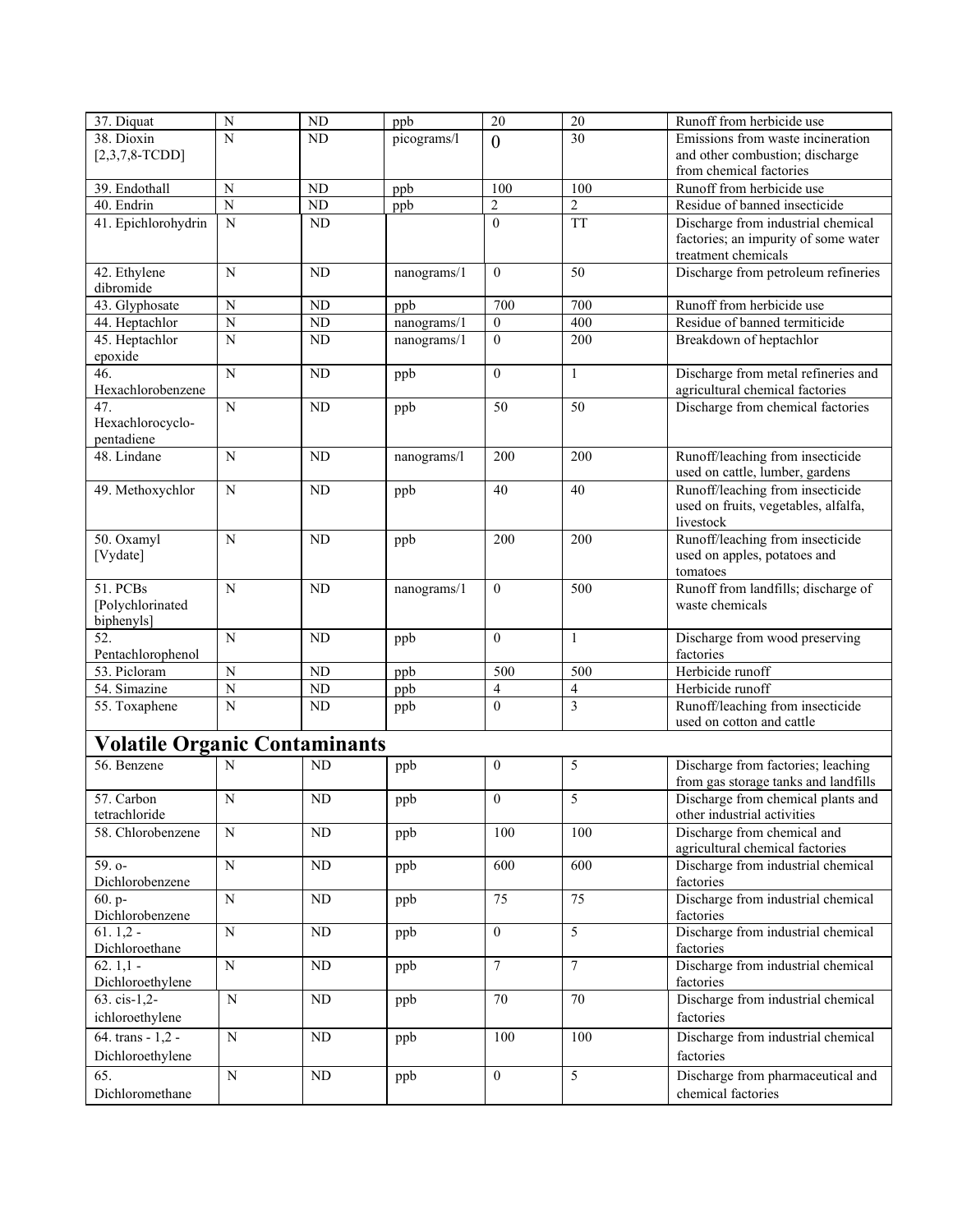| $66.1,2-$           | N | ND               | ppb | $\theta$     | 5              | Discharge from industrial chemical  |
|---------------------|---|------------------|-----|--------------|----------------|-------------------------------------|
| Dichloropropane     |   |                  |     |              |                | factories                           |
| 67. Ethylbenzene    | N | ND               | ppb | 700          | 700            | Discharge from petroleum refineries |
| 68. Styrene         | N | ND               | ppb | 100          | 100            | Discharge from rubber and plastic   |
|                     |   |                  |     |              |                | factories; leaching from landfills  |
| 69.                 | N | .00074           | ppm | $\mathbf{0}$ | 5              | Leaching from PVC pipes;            |
| Tetrachloroethylene |   |                  |     |              |                | Discharge from factories and dry    |
|                     |   |                  |     |              |                | cleaners                            |
| $70.1,2,4 -$        | N | ND               | ppb | 70           | 70             | Discharge from textile-finishing    |
| Trichlorobenzene    |   |                  |     |              |                | factories                           |
| $71.1,1,1-$         | N | N <sub>D</sub>   | ppb | 200          | 200            | Discharge from metal degreasing     |
| Trichloroethane     |   |                  |     |              |                | sites and other factories           |
| $72.1,1,2-$         | N | ND               | ppb | 3            | 5              | Discharge from industrial chemical  |
| Trichloroethane     |   |                  |     |              |                | factories                           |
| 73.                 | N | ND               | ppb | $\theta$     | 5              | Discharge from metal degreasing     |
| Trichloroethylene   |   |                  |     |              |                | sites and other factories           |
| 74. TTHM3 [Total    | N | TTHM=            | ppb | $\mathbf{0}$ | 80 or 1003     | By-product of drinking water        |
| trihalomethanes]    |   | .0117            |     |              |                | chlorination                        |
|                     |   | $HAA5=006$<br>36 |     |              |                |                                     |
| 75. Toluene         | N | ND               |     | $\mathbf{1}$ | $\mathbf{1}$   | Discharge from petroleum factories  |
|                     |   |                  | ppm |              |                |                                     |
| 76. Vinyl Chloride  | N | ND               | ppb | $\mathbf{0}$ | $\overline{2}$ | Leaching from PVC piping;           |
|                     |   |                  |     |              |                | discharge from plastics factories   |
| 77. Xylenes         | N | N <sub>D</sub>   | ppm | 10           | 10             | Discharge from petroleum factories; |
|                     |   |                  |     |              |                | discharge from chemical factories   |

### *Microbiological Contaminants:*

**(1)** Total Coliform. Coliforms are bacteria that are naturally present in the environment and are used as an indicator *that other, potentiallyharmful, bacteria may be present. Coliforms were found in more samples than allowed and this was a warning of potential problems.* **(2)** Fecal coliform/E.Coli. Fecal coliforms and E. coli are bacteria whose presence indicates that the water may be contaminated with human or animal wastes. Microbes in these wastes can cause short-term effects, such as diarrhea, cramps, nausea, headaches, or other symptoms. They may pose a special health risk for infants, young children, and people with severely compromised immune systems.

**(3)** Turbidity. Turbidity has no health effects. However, turbidity can interfere with disinfection and provide a medium for microbial growth. Turbidity may indicate the presence of disease-causing organisms. These organisms include bacteria, viruses, and parasites that can cause symptoms such as nausea, cramps, diarrhea, and associated headaches.

#### *Radioactive Contaminants:*

**(4)** Beta/photon emitters. Certain minerals are radioactive and may emit forms of radiation known as photons and beta radiation. Some people who drink water containing beta and photon emitters in excess of the MCL over many years may have an increased risk of getting cancer. **(5)** Alpha emitters. Certain minerals are radioactive and may emit a form of radiation known as alpha radiation. Some people who drink water containing alpha emitters in excess of the MCL over many years may have an increased risk of getting cancer.

**(6)** Combined Radium 226/228. Some people who drink water containing radium 226 or 228 in excess of the MCL over many years may have an increased risk of getting cancer.

**(7)** Uranium. Some people who drink water containing uranium in excess of the MCL over many years may have an increased risk of getting cancer and kidney toxicity.

#### *Inorganic Contaminants:*

**(8)** Antimony. Some people who drink water containing antimony well in excess of the MCL over many years could experience increases in blood cholesterol and decreases in blood sugar.

**(9)** Arsenic. Some people who drink water containing arsenic in excess of the MCL over many years could experience skin damage or problems with their circulatory system, and may have an increased risk of getting cancer.

**(10)** Asbestos. Some people who drink water containing asbestos in excess of the MCL over many years may have an increased risk of developing benign intestinal polyps.

**(11)** Barium. Some people who drink water containing barium in excess of the MCL over many years could experience an increase in their blood pressure.

**(12)** Beryllium. Some people who drink water containing beryllium well in excess of the MCL over many years could develop intestinal lesions.

**(13)** Cadmium. Some people who drink water containing cadmium in excess of the MCL over many years could experience kidney damage. **(14)** Chromium. Some people who use water containing chromium well in excess of the MCL over many years could experience allergic

dermatitis.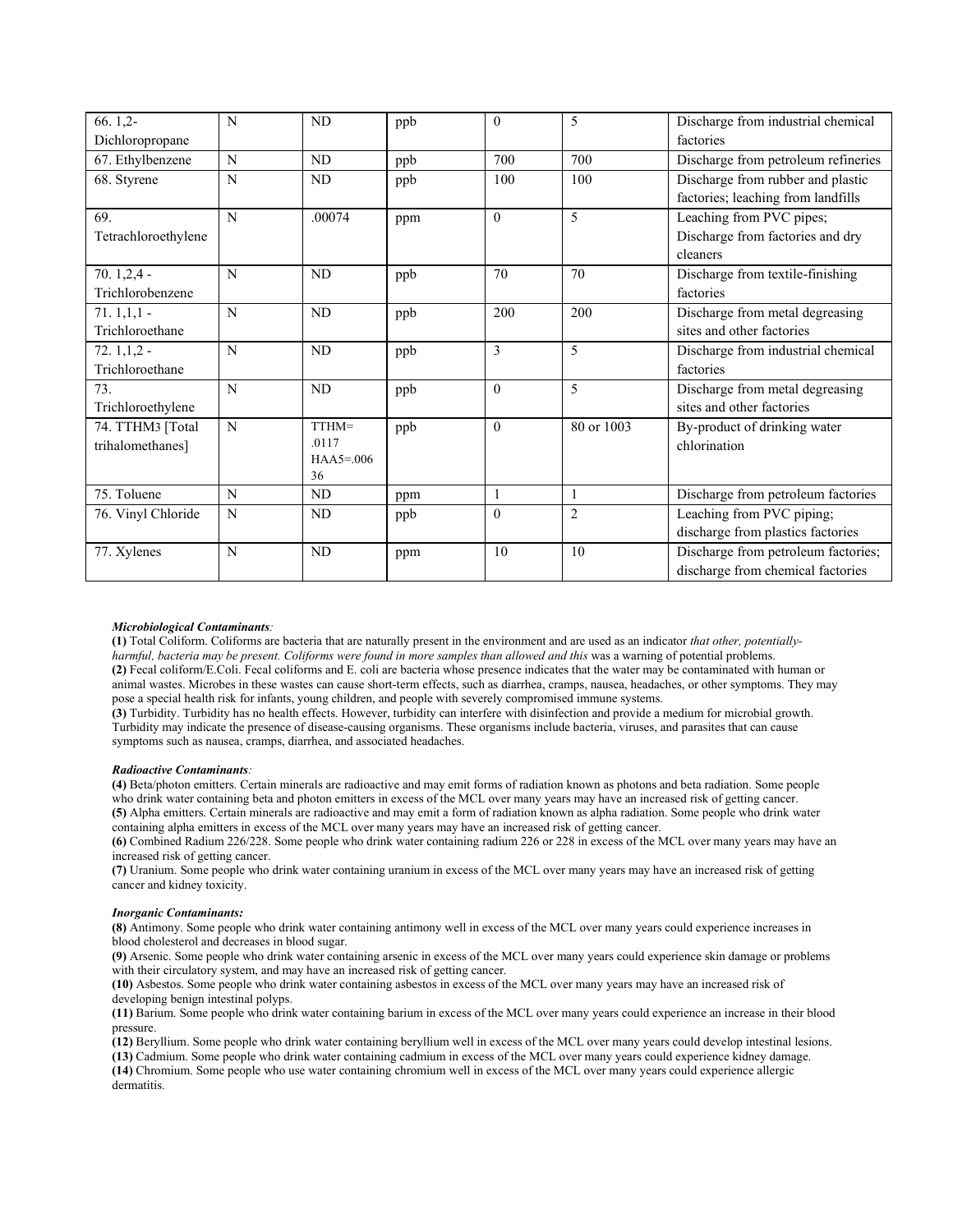**(15)** Copper. Copper is an essential nutrient, but some people who drink water containing copper in excess of the action level over a relatively short amount of time could experience gastrointestinal distress. Some people who drink water containing copper in excess of the action level over many years could suffer liver or kidney damage. People with Wilson's Disease should consult their personal doctor.

**(16)** Cyanide. Some people who drink water containing cyanide well in excess of the MCL over many years could experience nerve damage or problems with their thyroid.

**(17)** Fluoride. Some people who drink water containing fluoride in excess of the MCL over many years could get bone disease, including pain and tenderness of the bones. Children may get mottled teeth.

**(18)** Lead. Infants and children who drink water containing lead in excess of the action level could experience delays in their physical or mental development. Children could show slight deficits in attention span and learning abilities. Adults who drink this water over many years could develop kidney problems or high blood pressure.

**(19)** Mercury (inorganic). Some people who drink water containing inorganic mercury well in excess of the MCL over many years could experience kidney damage.

**(20)** Nitrate. Infants below the age of six months who drink water containing nitrate in excess of the MCL could become seriously ill and, if untreated, may die. Symptoms include shortness of breath and blue-baby syndrome.

**(21)** Nitrite. Infants below the age of six months who drink water containing nitrite in excess of the MCL could become seriously ill and, if untreated, may die. Symptoms include shortness of breath and blue-baby syndrome.

**(22)** Selenium. Selenium is an essential nutrient. However, some people who drink water containing selenium in excess of the MCL over many years could experience hair or fingernail losses, numbness in fingers or toes, or problems with their circulation.

**(23)** Thallium. Some people who drink water containing thallium in excess of the MCL over many years could experience hair loss, changes in their blood, or problems with their kidneys, intestines, or liver.

#### *Synthetic organic contaminants including pesticides and herbicides:*

(24) 2,4-D. Some people who drink water containing the weed killer 2,4-D well in excess of the MCL over many years could experience problems with their kidneys, liver, or adrenal glands.

**(25)** 2,4,5-TP (Silvex). Some people who drink water containing silvex in excess of the MCL over many years could experience liver problems. **(26)** Acrylamide. Some people who drink water containing high levels of acrylamide over a long period of time could have problems with their nervous system or blood, and may have an increased risk of getting cancer.

**(27)** Alachlor. Some people who drink water containing alachlor in excess of the MCL over many years could have problems with their eyes, liver, kidneys, or spleen, or experience anemia, and may have an increased risk of getting cancer.

**(28)** Atrazine. Some people who drink water containing atrazine well in excess of the MCL over many years could experience problems with their cardiovascular system or reproductive difficulties.

**(29)** Benzo(a)pyrene [PAH]. Some people who drink water containing benzo(a)pyrene in excess of the MCL over many years may experience reproductive difficulties and may have an increased risk of getting cancer.

**(30)** Carbofuran. Some people who drink water containing carbofuran in excess of the MCL over many years could experience problems with their blood, or nervous or reproductive systems.

**(31)** Chlordane. Some people who drink water containing chlordane in excess of the MCL over many years could experience problems with their liver or nervous system, and may have an increased risk of getting cancer.

**(32)** Dalapon. Some people who drink water containing dalapon well in excess of the MCL over many years could experience minor kidney changes.

**(33)** Di (2-ethylhexyl) adipate. Some people who drink water containing di (2-ethylhexyl) adipate well in excess of the MCL over many years could experience general toxic effects or reproductive difficulties.

**(34)** Di (2-ethylhexyl) phthalate. Some people who drink water containing di (2-ethylhexyl) phthalate in excess of the MCL over many years may have problems with their liver, or experience reproductive difficulties, and may have an increased risk of getting cancer.

**(35)** Dibromochloropropane (DBCP). Some people who drink water containing DBCP in excess of the MCL over many years could experience reproductive difficulties and may have an increased risk of getting cancer.

**(36)** Dinoseb. Some people who drink water containing dinoseb well in excess of the MCL over many years could experience reproductive difficulties.

**(37)** Dioxin (2,3,7,8-TCDD). Some people who drink water containing dioxin in excess of the MCL over many years could experience reproductive difficulties and may have an increased risk of getting cancer.

**(38)** Diquat. Some people who drink water containing diquat in excess of the MCL over many years could get cataracts.

**(39)** Endothall. Some people who drink water containing endothall in excess of the MCL over many years could experience problems with their stomach or intestines.

**(40)** Endrin. Some people who drink water containing endrin in excess of the MCL over many years could experience liver problems.

**(41)** Epichlorohydrin. Some people who drink water containing high levels of epichlorohydrin over a long period of time could experience stomach problems, and may have an increased risk of getting cancer.

**(42)** Ethylene dibromide. Some people who drink water containing ethylene dibromide in excess of the MCL over many years could experience problems with their liver, stomach, reproductive system, or kidneys, and may have an increased risk of getting cancer.

**(43)** Glyphosate. Some people who drink water containing glyphosate in excess of the MCL over many years could experience problems with their kidneys or reproductive difficulties.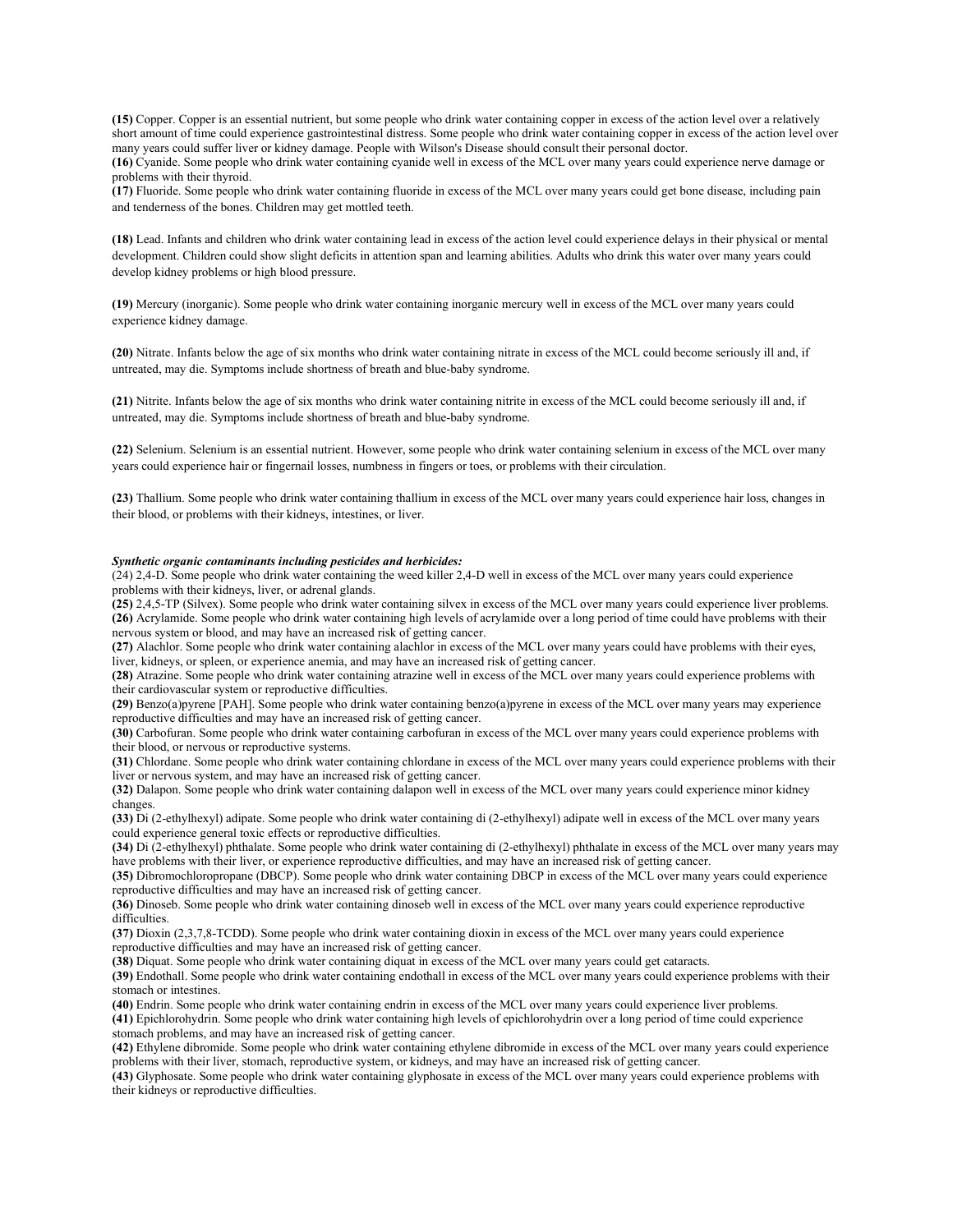**(44)** Heptachlor. Some people who drink water containing heptachlor in excess of the MCL over many years could experience liver damage and may have an increased risk of getting cancer.

**(45)** Heptachlor epoxide. Some people who drink water containing heptachlor epoxide in excess of the MCL over many years could experience liver damage, and may have an increased risk of getting cancer.

**(46)** Hexachlorobenzene. Some people who drink water containing hexachlorobenzene in excess of the MCL over many years could experience problems with their liver or kidneys, or adverse reproductive effects, and may have an increased risk of getting cancer.

**(47)** Hexachlorocyclopentadiene. Some people who drink water containing hexachlorocyclopentadiene well in excess of the MCL over many years could experience problems with their kidneys or stomach.

**(48)** Lindane. Some people who drink water containing lindane in excess of the MCL over many years could experience problems with their kidneys or liver.

**(49)** Methoxychlor. Some people who drink water containing methoxychlor in excess of the MCL over many years could experience reproductive difficulties.

**(50)** Oxamyl [Vydate]. Some people who drink water containing oxamyl in excess of the MCL over many years could experience slight nervous system effects.

**(51)** PCBs [Polychlorinated biphenyls]. Some people who drink water containing PCBs in excess of the MCL over many years could experience changes in their skin, problems with their thymus gland, immune deficiencies, or reproductive or nervous system difficulties, and may have an increased risk of getting cancer.

**(52)** Pentachlorophenol. Some people who drink water containing pentachlorophenol in excess of the MCL over many years could experience problems with their liver or kidneys, and may have an increased risk of getting cancer.

**(53)** Picloram. Some people who drink water containing picloram in excess of the MCL over many years could experience problems with their liver.

**(54)** Simazine. Some people who drink water containing simazine in excess of the MCL over many years could experience problems with their blood.

**(55)** Toxaphene. Some people who drink water containing toxaphene in excess of the MCL over many years could have problems with their kidneys, liver, or thyroid, and may have an increased risk of getting cancer.

### *Volatile Organic Contaminants:*

**(56)** Benzene. Some people who drink water containing benzene in excess of the MCL over many years could experience anemia or a decrease in blood platelets, and may have an increased risk of getting cancer.

**(57)** Carbon Tetrachloride. Some people who drink water containing carbon tetrachloride in excess of the MCL over many years could experience problems with their liver and may have an increased risk of getting cancer.

**(58)** Chlorobenzene. Some people who drink water containing chlorobenzene in excess of the MCL over many years could experience problems with their liver or kidneys.

**(59)** o-Dichlorobenzene. Some people who drink water containing o-dichlorobenzene well in excess of the MCL over many years could experience problems with their liver, kidneys, or circulatory systems.

**(60)** p-Dichlorobenzene. Some people who drink water containing p-dichlorobenzene in excess of the MCL over many years could experience anemia, damage to their liver, kidneys, or spleen, or changes in their blood.

**(61)** 1,2-Dichloroethane. Some people who drink water containing 1,2-dichloroethane in excess of the MCL over many years may have an increased risk of getting cancer.

**(62)**1,1-Dichloroethylene. Some people who drink water containing 1,1-dichloroethylene in excess of the MCL over many years could experience problems with their liver.

**(63)** cis-1,2-Dichloroethylene. Some people who drink water containing cis-1,2-dichloroethylene in excess of the MCL over many years could experience problems with their liver.

**(64)** trans-1,2-Dicholoroethylene. Some people who drink water containing trans-1,2-dichloroethylene well in excess of the MCL over many years could experience problems with their liver.

**(65)** Dichloromethane. Some people who drink water containing dichloromethane in excess of the MCL over many years could have liver problems and may have an increased risk of getting cancer.

**(66)** 1,2-Dichloropropane. Some people who drink water containing 1,2-dichloropropane in excess of the MCL over many years may have an increased risk of getting cancer.

**(67)** Ethylbenzene. Some people who drink water containing ethylbenzene well in excess of the MCL over many years could experience problems with their liver or kidneys.

**(68)** Styrene. Some people who drink water containing styrene well in excess of the MCL over many years could have problems with their liver, kidneys, or circulatory system.

**(69)** Tetrachloroethylene. Some people who drink water containing tetrachloroethylene in excess of the MCL over many years could have problems with their liver, and may have an increased risk of getting cancer.

**(70)** 1,2,4-Trichlorobenzene. Some people who drink water containing 1,2,4-trichlorobenzene well in excess of the MCL over many years could experience changes in their adrenal glands.

**(71)** 1,1,1,-Trichloroethane. Some people who drink water containing 1,1,1-trichloroethane in excess of the MCL over many years could experience problems with their liver, nervous system, or circulatory system.

**(72)** 1,1,2-Trichloroethane. Some people who drink water containing 1,1,2-trichloroethane well in excess of the MCL over many years could have problems with their liver, kidneys, or immune systems.

**(73)** Trichloroethylene. Some people who drink water containing trichloroethylene in excess of the MCL over many years could experience problems with their liver and may have an increased risk of getting cancer.

**(74)** TTHMs [Total Trihalomethanes]. Some people who drink water containing trihalomethanes in excess of the MCL over many years may experience problems with their liver, kidneys, or central nervous systems, and may have an increased risk of getting cancer.

**(75)** Toluene. Some people who drink water containing toluene well in excess of the MCL over many years could have problems with their nervous system, kidneys, or liver.